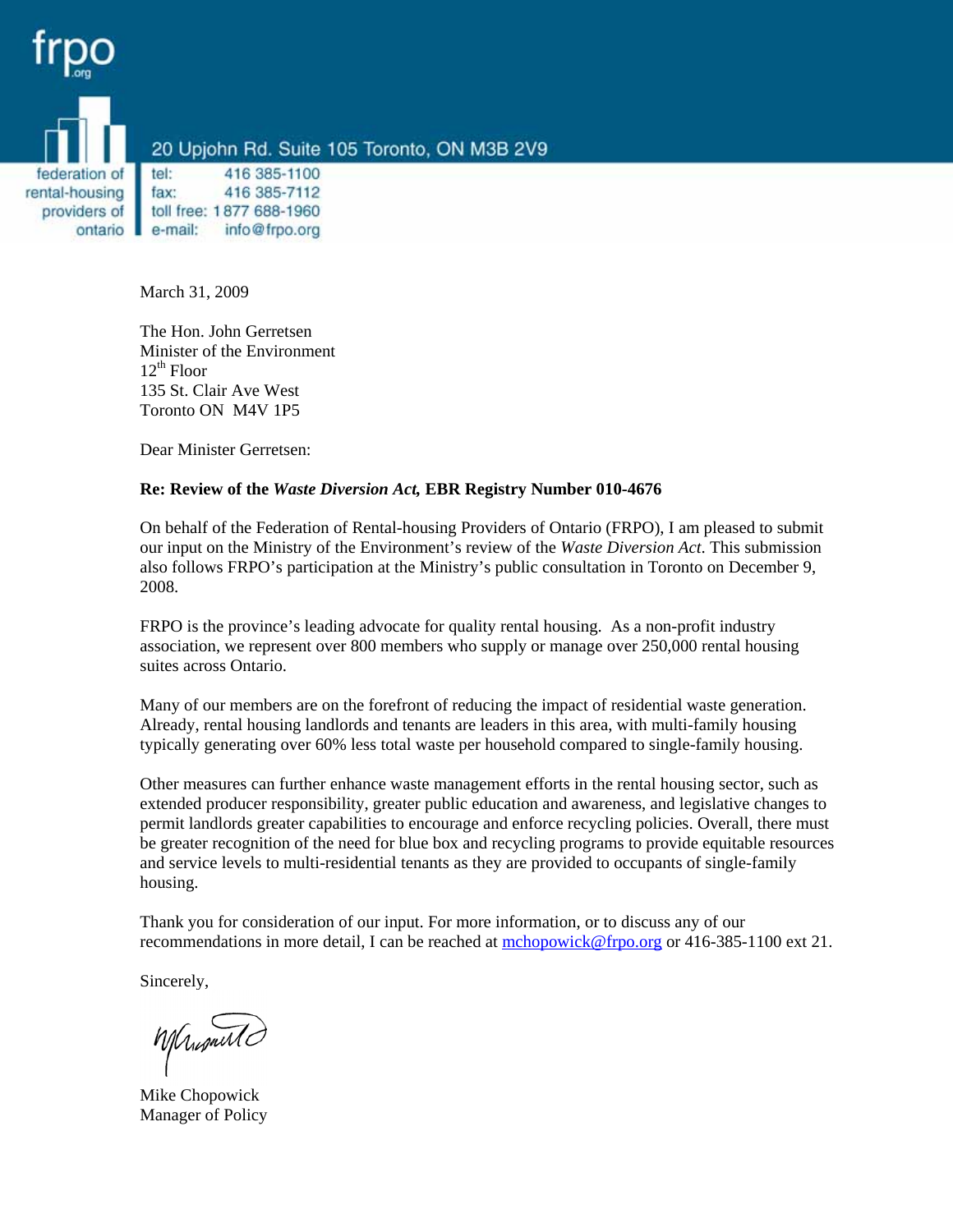# **Improving Rental Housing Waste Diversion**

**A Submission to the Ontario Ministry of the Environment**  *Waste Diversion Act* **Review** 



**March 31, 2009**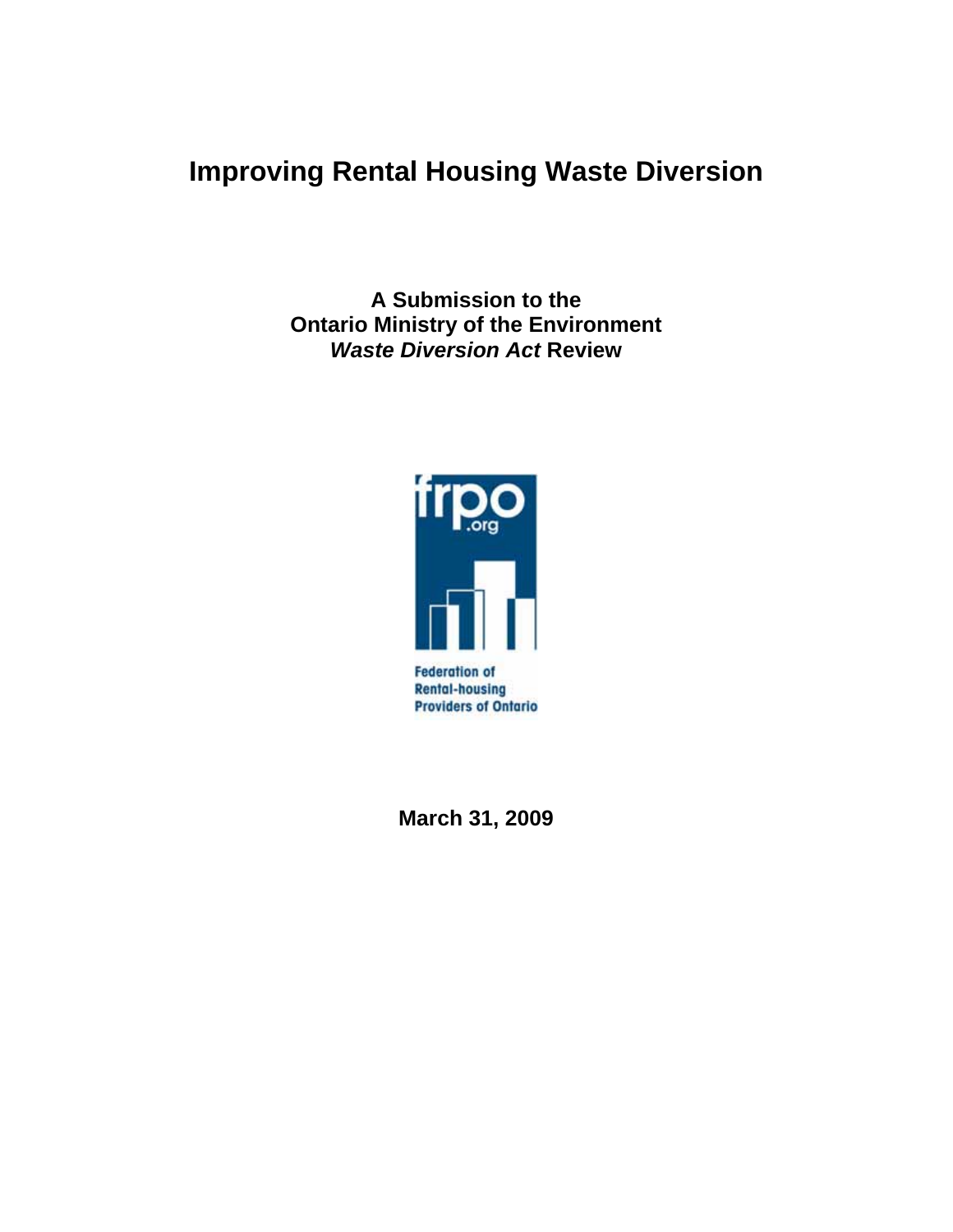## **Rental Housing Waste Diversion**

## **Executive Summary**

Moving towards a zero waste society in the years ahead will play a key role in helping Ontario build a greener economy. All residents, businesses and institutions must be part of the solution, and embrace actions from reducing the volume of items entering the waste stream, to enhancing opportunities for the reuse and recycling of waste.

Ontario's rental housing sector is already a leader on many environmental fronts, including waste management. Compared to single family homes, landlords and tenants in multi-family housing generate over 60% less total waste per household.

We recognize that more can be done to improve waste diversion and reduce the total amount of waste. Given the appropriate tools and subject to practical waste collection policies that put them on a level playing field with owner-occupied homes, Ontario's rental housing providers look forward to participating in innovative solutions that will help the province meet its waste management objectives.

In summary, our recommendations are as follows:

- **1. Recognize the rental housing sector as a leader in waste reduction, and set waste reduction targets based on volume.** If the provincial government's objective is to reduce the volume of waste being deposited in landfills, then it should set volume-based reduction targets and recognize and commend landlords and tenants for already being leaders in reducing the amount of waste generated.
- **2. Focus on extended producer responsibility**. The Ministry of the Environment must adopt and enforce policies that reduce the quantity of materials entering the waste stream in the first place and enhance the ability of materials to be recycled or re-used.
- **3. Expand public education and awareness activities to promote 3Rs among tenants.** The provincial government and municipalities can play a key role in a comprehensive province-wide campaign to raise education and awareness, and offer advice on reducing waste and improving diversion.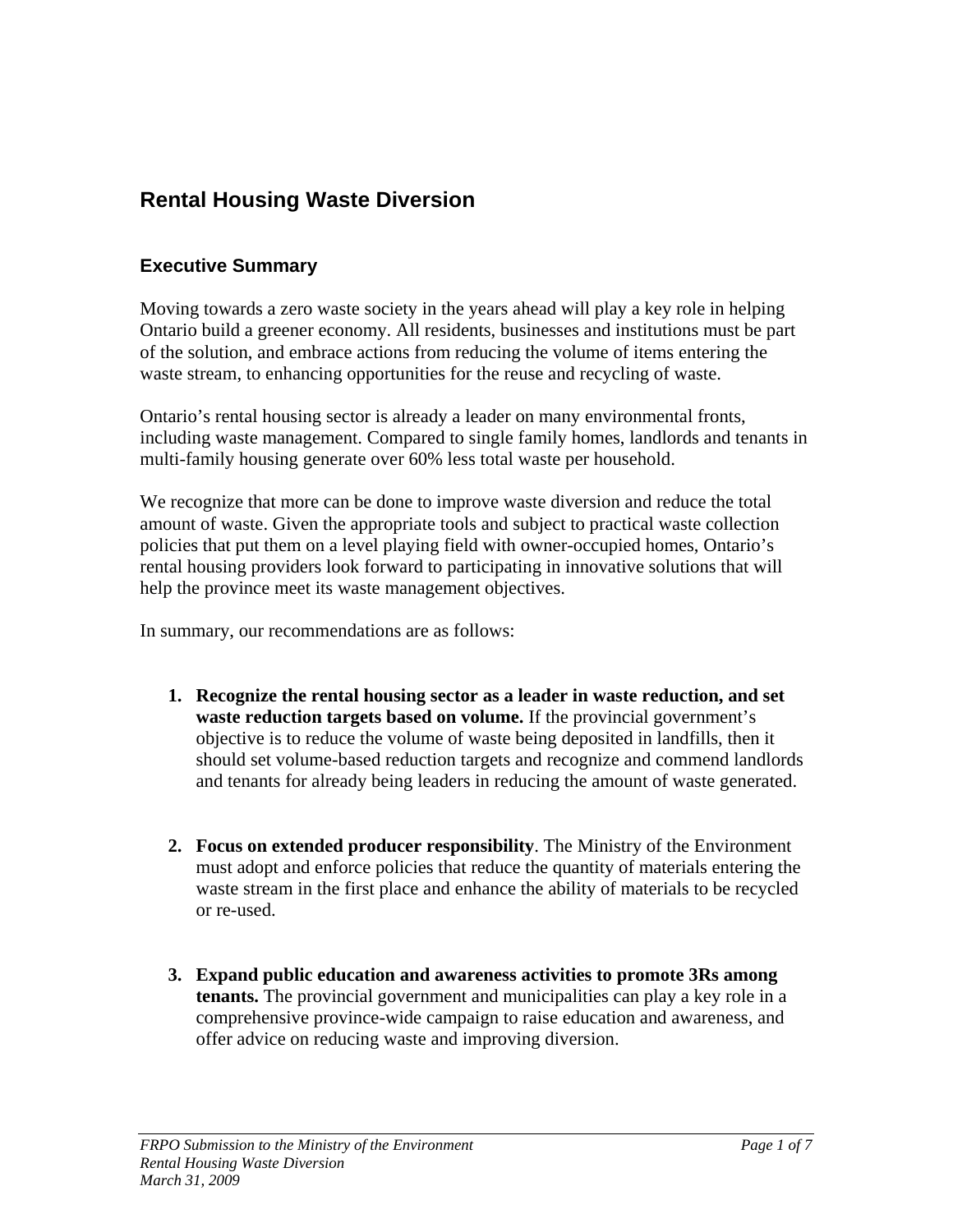- **4. Amend residential tenancies legislation to allow landlords the choice to close garbage chutes, without any requirement for rent abatements.** In the interests of providing landlords with every possible tool necessary to improving waste diversion, the provincial legislation should be amended to permit landlords to close or otherwise restrict use of garbage chutes without facing risk of financial penalties for doing so.
- **5. Require tenants to participate in recycling programs.** The provincial government should allow residential tenancy agreements to include a clause for mandatory participation in recycling programs, with appropriate levies being imposable on a tenant's monthly rent until they comply with recycling requirements.
- **6. Require municipalities to ensure diversion programs provide equitable service to rental housing tenants as well as homeowners.** The same tools, equipment, information resources and enforcement mechanisms should be provided and applied to multi-unit residents, as they are to single-family homeowners.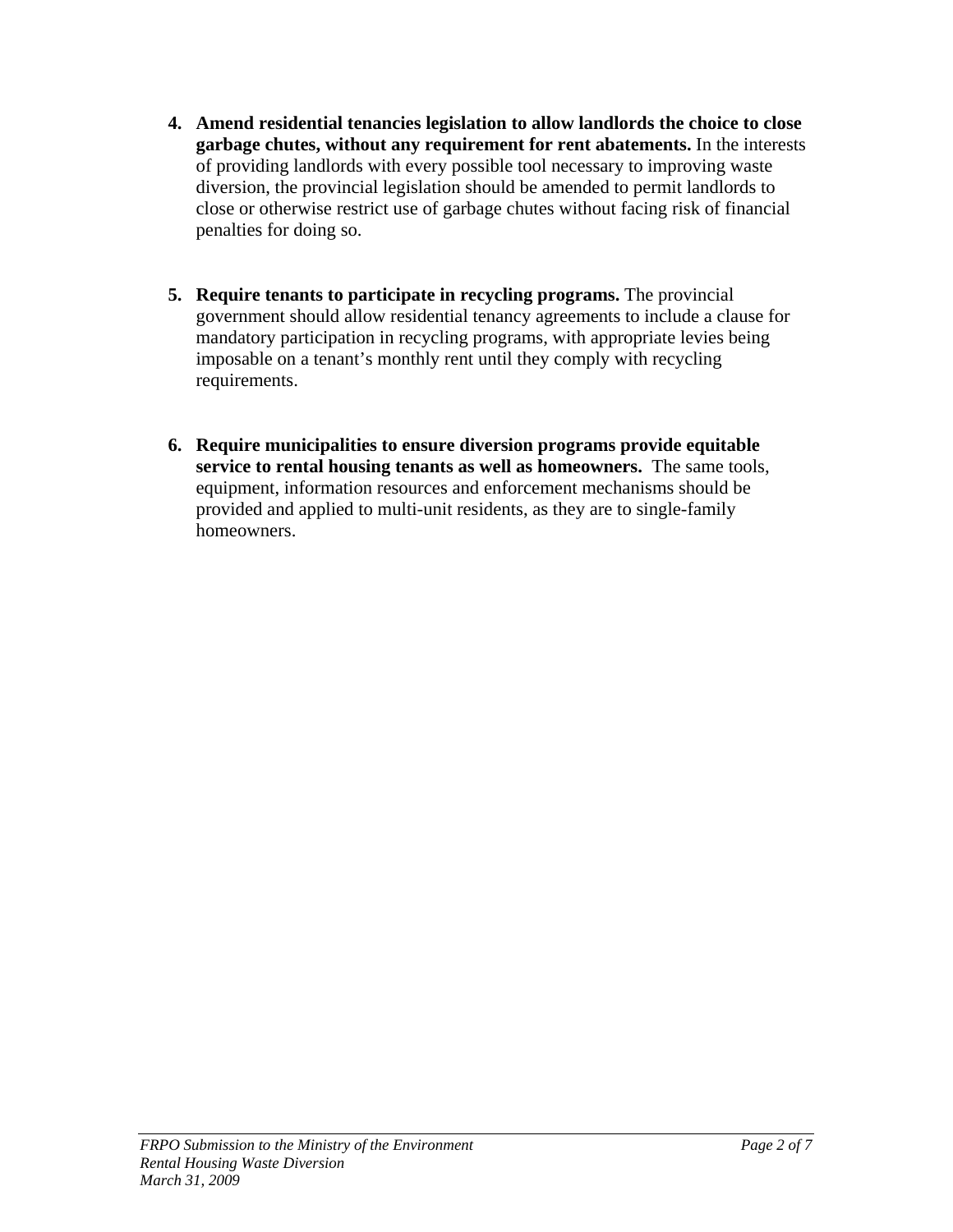## **The Problem**

As the provincial government and municipalities strive to meet ambitious waste diversion targets across Ontario, the multi-residential housing sector risks getting left behind due to policies and programs that fail to recognize the unique challenges to waste diversion within multi-unit housing complexes.

Some of these key challenges include:

- Unrealistic timeframes for multi-unit rental housing waste diversion. The mere prospect of changing waste management practices within a dwelling complex containing, in many cases, hundreds of unique households requires longer implementation deadlines compared to targets imposed on single-family households.
- Inappropriate targets for waste diversion. Ontario's multi-family rental housing sector is already a leader in reducing the amount of waste generated on a per household basis. Tenants generate less than half the volume of total waste on a per household basis compared to households in single family homes, yet more attention is wrongly focused on percentage diversion rates.
- Differences in tenant behaviour and lifestyle, compared to single family dwelling households, results in different waste disposal and recycling practices. The communal aspect of rental living results in tenants being more detached from the waste disposal and recycling separation process, which is usually undertaken by building management staff. This results in the implications of improper waste disposal methods being less visible to tenants.
- Many apartment buildings, built decades ago, are not structurally equipped for meeting today's waste diversion targets. Many buildings lack the physical room for recycling storage, while the prevalence of garbage chutes can sometimes discourage recycling.
- Lack of tools and education provided to both tenants and landlords. Unlike households in single family homes, tenants are generally not provided with appropriate storage containers and bins for recyclable or compostable materials. Many municipalities also fail to provide landlords with necessary common-area recycling bins and containers.

## **The Province's Role**

The Ontario government has a key role to play in achieving better waste diversion rates in the rental housing sector. Through its review of the *Waste Diversion Act*, there is an opportunity to ensure municipal recycling programs are tailored to meet the needs of multi-residential housing. Reducing waste at the pre-consumer stage will play a key role in helping all households reduce garbage. Specific changes to residential tenancies legislation can also help landlords take more responsibility for improving waste diversion.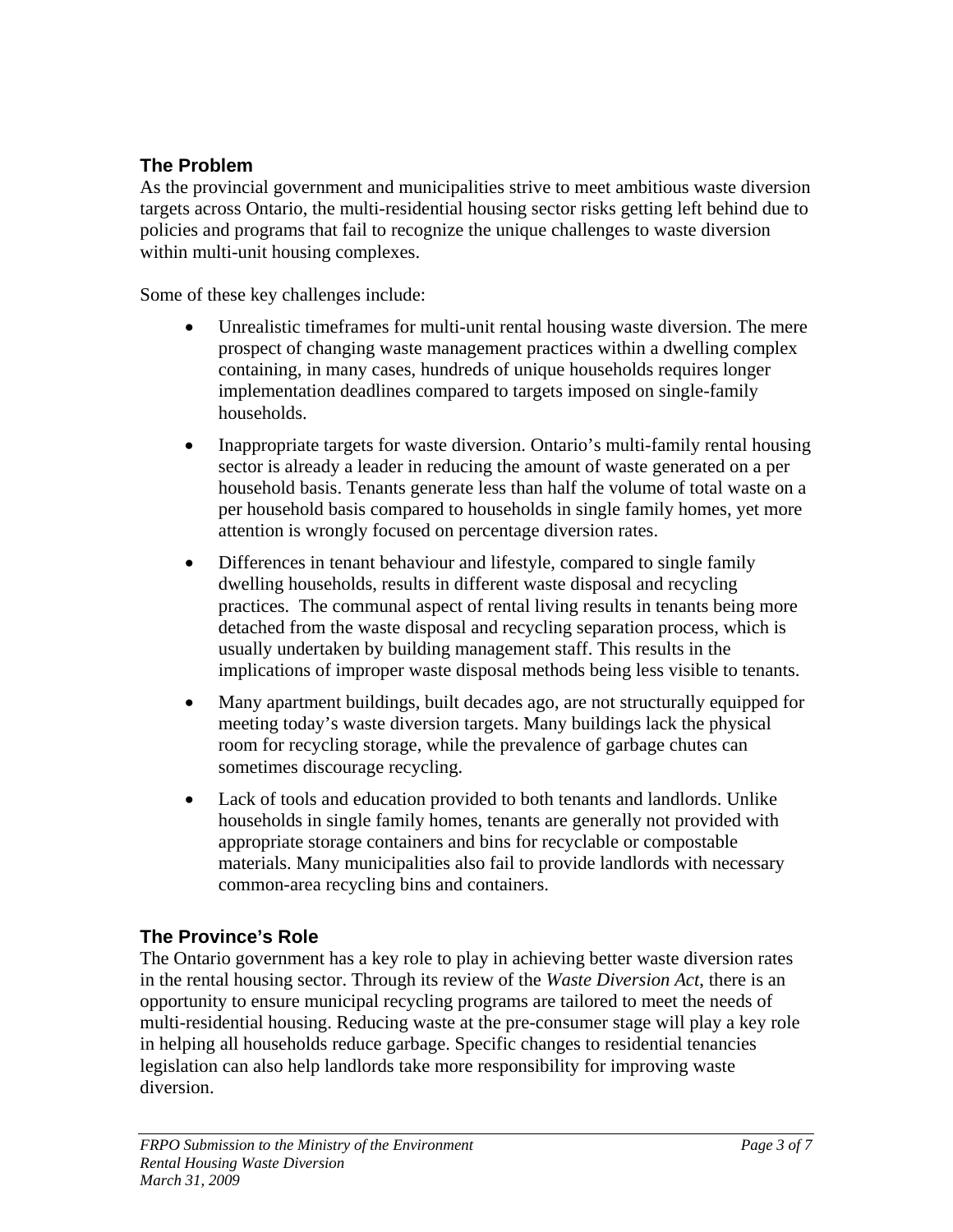#### *The provincial government must address the following:*

#### **1. Recognize the rental housing sector as a leader in waste reduction, and set waste reduction targets based on volume**

The total amount of waste generated by tenants is less than half of that generated by single-family households, based on a volume per household measure. In Ontario's two largest cities, Toronto and Ottawa, this level of waste reduction is even exceeded, as multi-residential units generate about 40% of the total waste generate by households in single family homes (see chart below).



#### **Total Waste Generation: Multi-family households vs. Single family households**

*Source: City of Toronto, Multi Unit Residential Waste Management Initiative Update 2007; City of Ottawa, Integrated Waste Management Plan, 2003* 

The low-waste footprint of multi-residential housing is overlooked by inappropriate percentage waste diversion targets being imposed on the rental housing sector. If the provincial government's objective to reduce the volume of waste being deposited in landfills, then it should utilize volume based targets and recognize and commend landlords and tenants for being leaders in reducing the amount of waste generated. Applying a percentage target for waste diversion is much less meaningful, especially considering the high cost of diversion and recycling for municipalities<sup>[1](#page-5-0)</sup>. The policy objective of both the Ministry of the Environment and municipalities should be to reduce the total amount of waste generated, not to simply divert large amounts of materials into costly diversion and recycling streams.

Imposing an unrealistic and inappropriate percentage-based waste diversion target on multi-family rental housing not only wrongly casts a negative perception on landlords

1

<sup>■</sup> Single-family households ■ Multi-family households

<span id="page-5-0"></span><sup>&</sup>lt;sup>1</sup> In Toronto, the cost of garbage collection (2004) is \$67 per tonne, compared to \$155 per tonne for recycling/diversion (Toronto MPMP Results Summary, 2004), while in Ottawa the cost of garbage collection (2003) is \$51 per tonne, compared to \$131 per tonne for recycling/diversion (City of Ottawa, Integrated Waste Management Plan, 2003).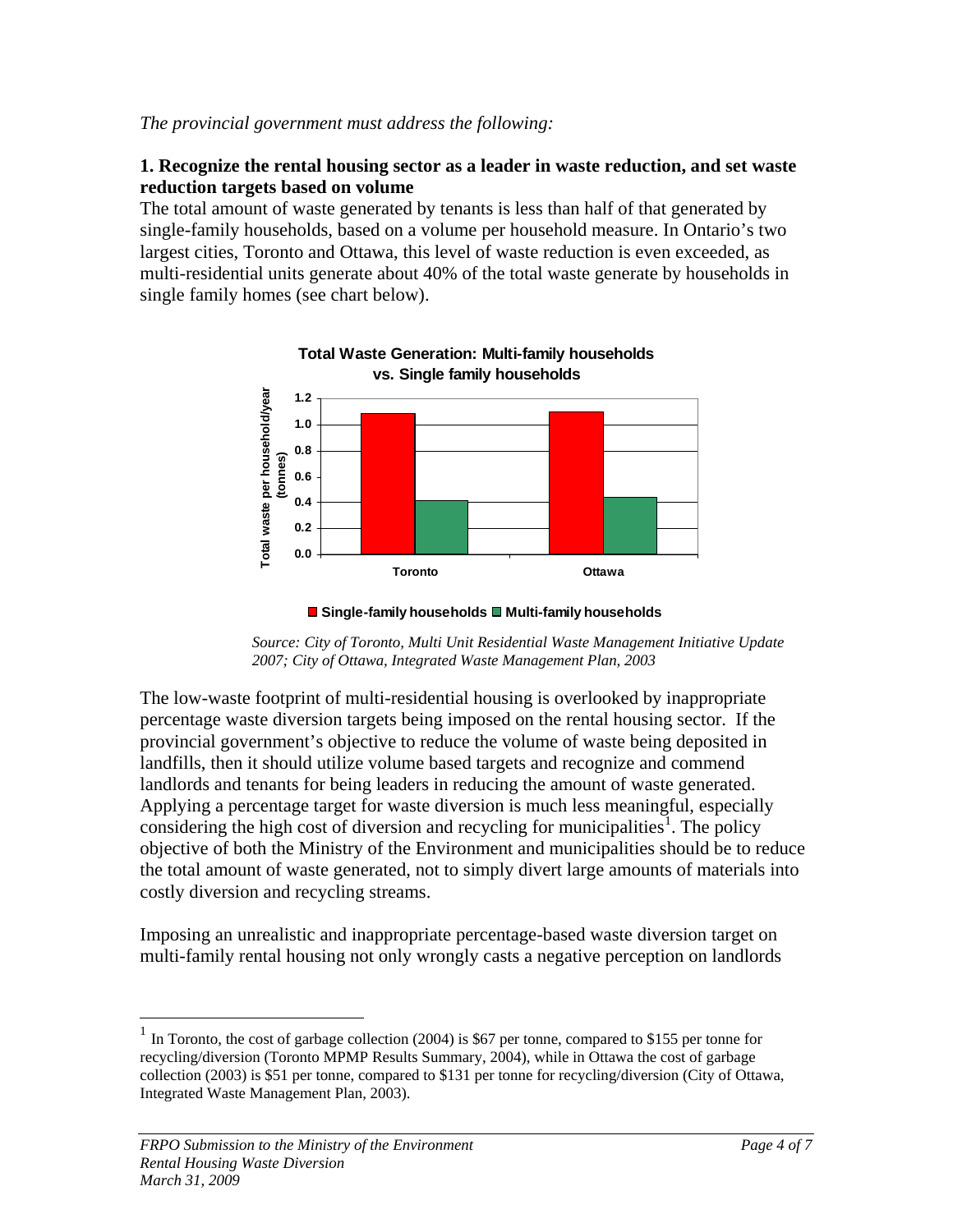and their tenants, it fails to recognize some of the beneficial features of rental living that result in a low-waste footprint.

FRPO recommends that the provincial government recognize the low amount of waste generated from multi-family households and adjust waste diversion targets to volume based measures rather than less meaningful percentage targets.

## **2. Extended Producer Responsibility**

Landlords and property managers are directly involved in managing and ensuring separation of waste and recyclables in apartment buildings. Professionals in Ontario's rental housing industry know first-hand that far too many materials, both recyclable and non-recyclable, find their way into the waste stream.

The Ministry of the Environment should strongly consider a focus on extended producer responsibility policies that reduce the quantity of materials entering the waste stream and enhance the ability of materials to be recycled or re-used. Industries that produce and market products, materials and packages to consumers must play an extended role in reducing residential waste generation.

### **3. Expanding public education and awareness activities to promote reduce, re-use and recycle practices**

Educating residents is a critical part of the process for reducing generation of waste. Unlike for households in single family homes, many municipalities do not directly distribute educational materials and information to tenants. As a result, tenants generally have a lower level of awareness of waste diversion objectives, the types of materials that are recyclable and how to increase reuse of certain materials. The percentage waste diversion rates for multi-unit housing are consequently lower, and often the waste stream within apartment buildings becomes contaminated with materials that are incorrectly deposited.

The provincial government can play a key role in a comprehensive province-wide campaign to raise education and awareness, and offer advice on reducing waste and improving diversion. More focused information campaigns are also needed at the local level to ensure new Canadians, lower income groups and households with special needs are provided with the information necessary to helping Ontario reduce waste generation. FRPO and other housing provider organizations can offer significant assistance in ensuring informational resources are distributed to landlords and their tenants.

## **4. Optional closing of garbage chutes**

Many buildings, built before recycling became standard practice, are equipped with garbage chutes. In many cases these chutes discourage recycling by tenants, and result in the disposal of recyclable and non-recyclable materials alike into the same storage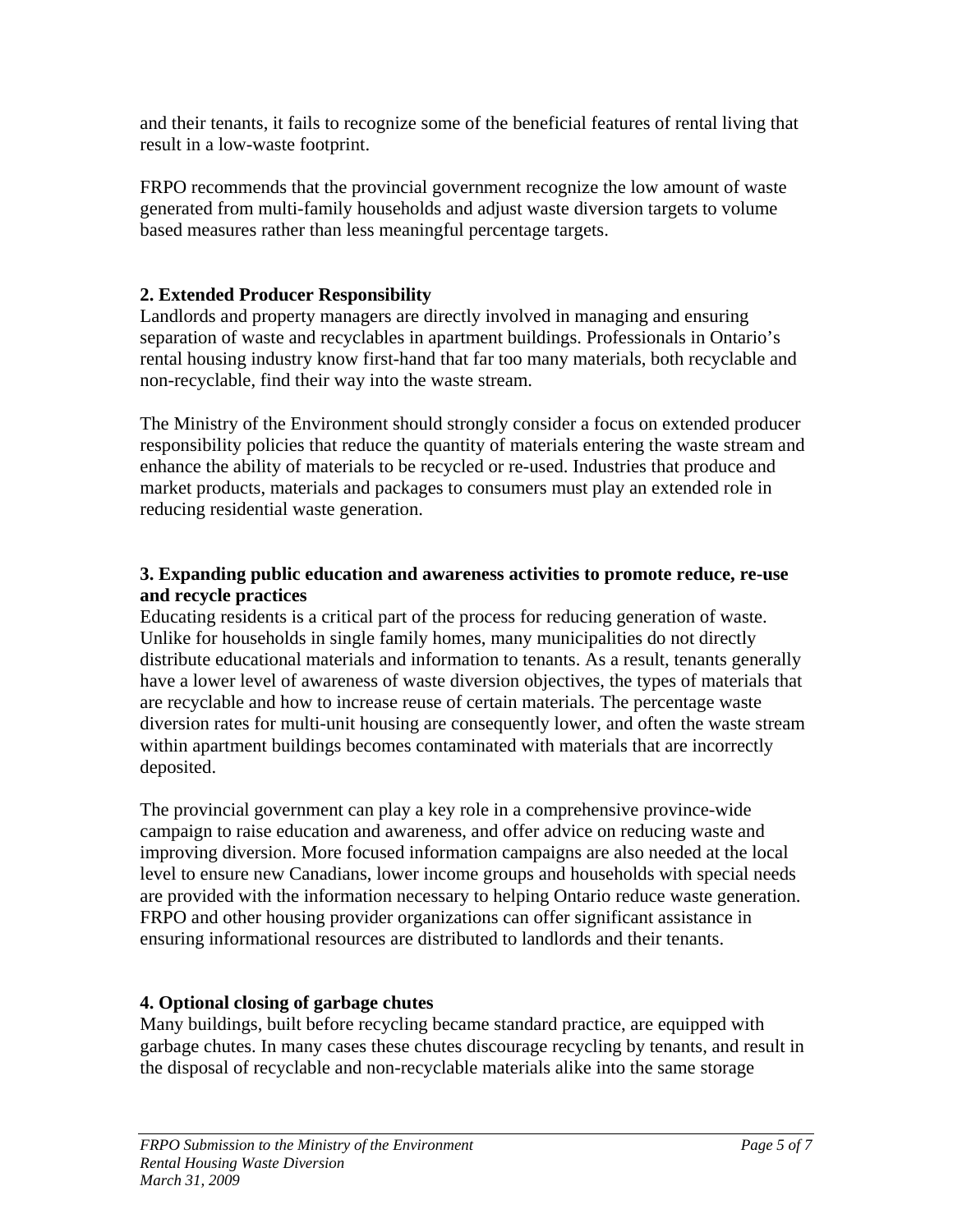container or site. The presence of garbage chutes also causes additional concerns related to the presence of vermin and pests in buildings.

Landlords who believe that closing the garbage chute will encourage and motivate tenants to separate wastes from recyclables, and deposit separated materials into appropriate common-area containers, should have the option of closing their garbage chutes. Residential tenancies legislation, however, discourages this action by putting landlords at risk of cost-prohibitive rent abatements or reductions for withdrawing a "service". In the interests of providing landlords with every possible tool necessary to improving waste diversion, the *Residential Tenancies Act* should be amended to permit landlords to close or otherwise restrict use of garbage chutes without facing risk of financial penalties in the form of rent abatements or reductions.

To eliminate any concerns over a perceived loss of service, it should be noted that in Vancouver, B.C., only 12% of multi-unit buildings have garbage chutes, and many apartment buildings in Ontario already do not have garbage chutes, all with no negative impact or concerns for tenants living in those buildings.

FRPO recommends that the provincial government amend residential tenancies legislation, or provide an over-riding clause in the *Waste Diversion Act*, to allow landlords the choice to close garbage chutes, without any requirement for rent abatements.

## **5. Require tenants to participate in recycling programs**

Under the Ontario's *Waste Diversion Act*, landlords are already required to implement waste diversion programs and ensure recyclable materials are separated from other waste. The lack of a requirement for tenants to participate in any such programs significantly reduces the effectiveness of the landlord's efforts. To fix this problem, landlords should be able to require tenants to be involved in waste diversion efforts and prohibit tenants from improperly disposing of recyclables.

FRPO recommends that the provincial government allow residential tenancy agreements to include a clause for mandatory participation in recycling programs, with appropriate levies being imposable on a tenant's monthly rent until they comply with recycling requirements.

## **6. Municipal waste and recycling programs**

Since it is municipalities who directly deliver waste and recycling collection programs, the province's review of the *Waste Diversion Act* presents an opportunity to direct municipalities how to tailor their programs to help improve waste reduction in apartment buildings. Too often, a municipality's role in delivering residential waste diversion programs ends with the single-family home, disregarding the one-third of Ontarians who live in rental housing.

FRPO recommends that the provincial government: